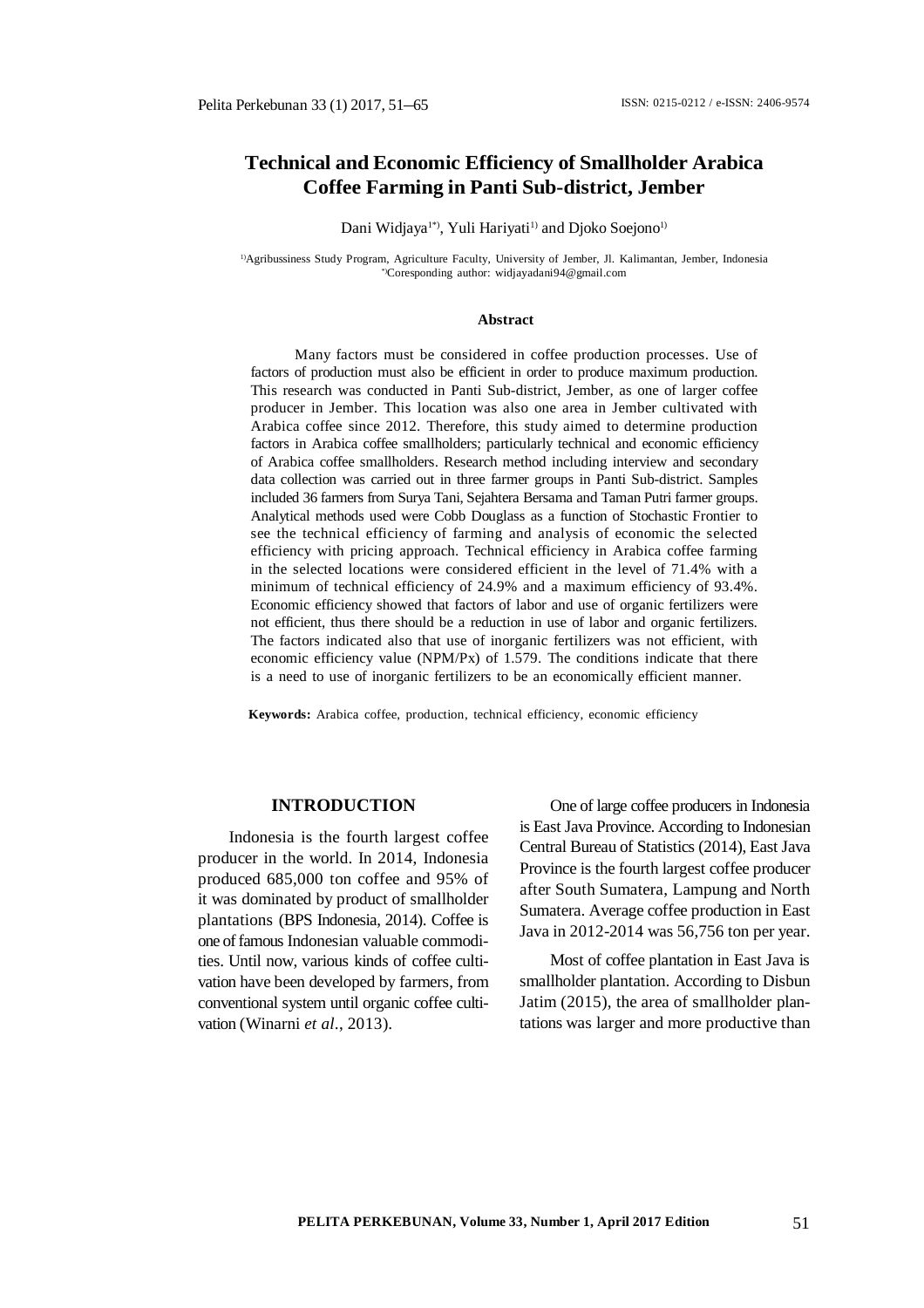large plantations. The growth of plantation area showed high percentage which was 2.17% per year. However, growth of smallholder plantations was still lower than state owned plantations. The growth of smallholder plantation production in East Java was 1.43% per year. It was lower than the growth of state owned plantation production which was 9.86% per year.

The main coffee growing areas in East Java are Malang and Jember Districts. According to BPS Jatim (2013), the average production of coffee in Jember was 2,880 tons while in Malang was 7,788 tons. Coffee is one of main commodities in Jember District which has a number of productive coffee plantations, especially smallholder plantations. The one of high coffee production areas districts in Jember District is Panti Sub-district. According to Disbun Jember (2014), in 2014 Panti Subdistrict produced 1.9 tons of coffee, the second after Silo Sub-district with 12.5 ton. However, Panti Sub-district has the potential to be cultivated with Arabica coffee. Arabica coffee plantation in Panti began with government assistance in 2012. The first planting was in 2012 and the first production was in 2015. The Arabica coffee plantation in Panti is not intensive in utilizing plantation inputs. Moreover, the farmers are reluctant to take risk in their business. Utilization of input was less intensive because Government only provided coffee seeds without any further assistance in the process of production.

The utilization of farming input combination has to be conducted as efficient as possible by farmers. The achievement of input combination to obtain highest output is called technical efficiency. Farmers has to think to get maximum profit from their farms. Utilization of the most efficient input combination with minimum cost is called economic efficiency.

Allocation of production, labor and capital such as fertilizer become one of major determining factors to achieve optimum production. Utilization of those production factors influence the profit. On the other hand, limited land area and labor resources require farmers to allocate the input as efficiently as possible to gain maximum profit. Therefore, it is necessary to check whether production factors have been utilized in their maximum capacity. Knowledge about optimum input allocation is expected to improve technical and economic efficiency of small holder Arabica coffee cultivation in Panti Sub-district, Jember.

According to a research by Risandewi (2013), there are several factors which influence production of Robusta coffee in Temanggung District such as land area, number of labor, number of coffee plants, use of fertilizer, and coffee plant age. A research by Thamrin (2014) found that there were 10 factors which influenced the production of Arabica coffee in Enrekang District, such as land area, number of plants, use of urea, ZA, SP36, KCl, pesticide, herbicide, manure and labor. Fauziyah (2010) found that there were four influencing inputs in tobacco cultivation namely seed, urea, TSP fertilizer and manure, while 99% of production variation was caused by technical efficiency. Nakanwagi (2015) found that there was a potential of 32% for milk producers to improve their technical efficiency. A research by Muflikah (2015) showed that cultivation of shaded grown tobacco in PTPN X Ajong Gayasan Plantation, Jember had not achieved its maximum capacity because it was technically efficient but not economically efficient. The aims of this research were to determine factors that influence Arabica coffee production, to calculate technical and economic efficiency of Arabica coffee cultivation in Panti Subdistrict, Jember.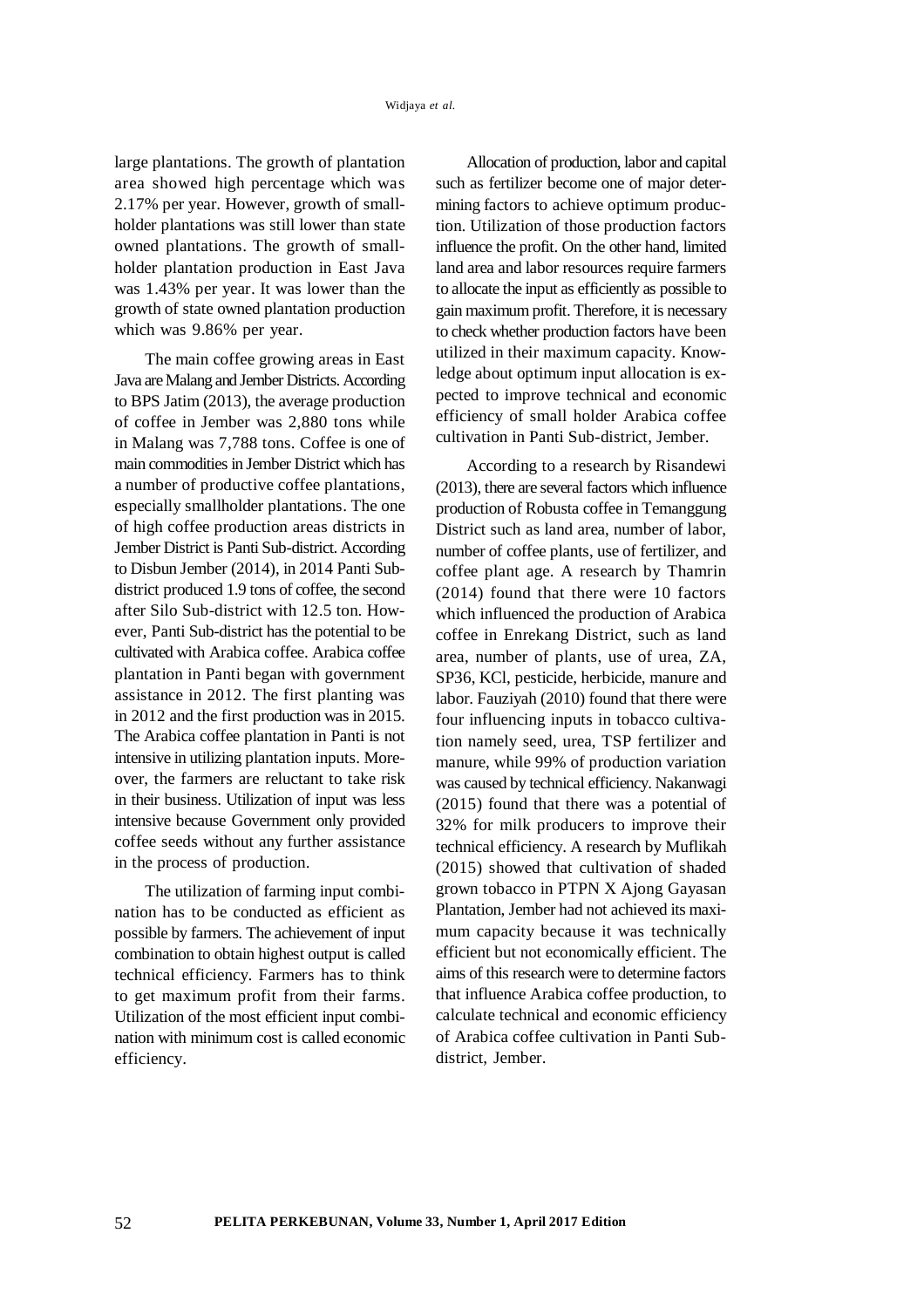## **MATERIALS AND METHODS**

The study was conducted in Panti Subdistrict, Jember District. wich was chosen after receiving Government assistance to cultivate Arabica coffee since 2012 and its first Arabica coffee production was in 2015. This study employed descriptive and analytic methods. According to Sugiyono (2008), cluster sampling is an area sampling technique which is used to determine sample from a vast population. Panti Sub-district consisted of many villages having coffee farmer groups which were Pono, Antokan, Surya Tani, Sumber Mulyo, Sejahtera Bersama, Taman Putri, Karya Tani, Pakis Jaya, Cempoko, dan Kemundungan. The farmer groups were spread in four villages in Panti Sub-district.

There were 336 coffee farmers in Panti Sub-district. Before conducting cluster sampling, farmer groups were chosen purposively cultivate Arabica coffee. According to Sandjaja (2011), purposive sampling is sampling which is chosen based on subjective consideration of the researcher. Therefore, Surya Tani, Sejahtera Bersama and Taman Putri farmer groups were chosen as the objects of this study.

Based on Slovin formula, the samples were 32 Arabica coffee farmers. It was more than the minimum requirement for the research sample. In addition, the sample was more than 25% of the population. Number of the samples based on Slovin formula was the minimum samples for research. Therefore, 36 samples were taken as objects of the research. The samples were taken by proportionate cluster random sampling*.*

The first research problem about factors which influence coffee production in Panti Sub-district, Jember region was analyzed by using Cobb Douglas production function. There are several factors which influence the production of coffee, such as land area,

number of labor, number of coffee plants, use of fertilizer and age of the coffee plants. The factors can be put in the Cobb Douglas equation as follow:

$$
Y=b_0X_{1}^{\ b1}X_{2}^{\ b2}X_{3}^{\ b3}X_{4}^{\ b4}X_{5}^{\ b5}e^u
$$

It can be put in natural Log as follow:

$$
Ln Y = b_0 + b_1 ln X_1 + b_2 ln X_2 + b_3 ln X_3 + b_4 ln X_4 + b_5 ln X_5 + e
$$

Where:

 $Y = \text{cofree production (quintal)}$ 

- $b_0$  = constant/intercept
- $\mathbf{b}$ = coefficient regression of land area
- $b_2$  = coefficient regression of number of labor
- $\mathbf{b}_3$  $=$  coefficient regression of number of coffee plants
- $b_4$  = coefficient regression of inorganic fertilizer
- $b<sub>5</sub>$ = coefficient regression of age of organic fertilizer
- $\overrightarrow{X}$  $=$  land area (ha)
- $X_2$  = number of labor (man-day)
- $X^{\hat{z}}$  $=$  number of coffee plants (trees)
- $X_{4}$  $=$  use of inorganic fertilizers (kg)
- $\bar{X}$  $=$  use of organic fertilizers (kg)

Statistic test used:

$$
F = \frac{RK_{\text{regression}}}{RK_{\text{residual}_1}}
$$

Coefficient of determination illustrates part of the total variation which can be explained by the model. If the value of  $\mathbb{R}^2$  is closer to 1, it can be considered more accurate. The characteristics of coefficient of determination are as follow (Setiawan & Kusrini, 2010):

$$
Value of R2 = \frac{JK_{regression}}{JK_{correlated}}
$$

Individual test is used to test whether coefficient regression of each independent variable significantly influence dependent variable. The hypothesis in this test is as follow:

$$
t_{value} = \frac{bi}{Sb_{i}}
$$

Value of t-value is compared with value of  $t_{(6/2,n-p)}$ . The second research problem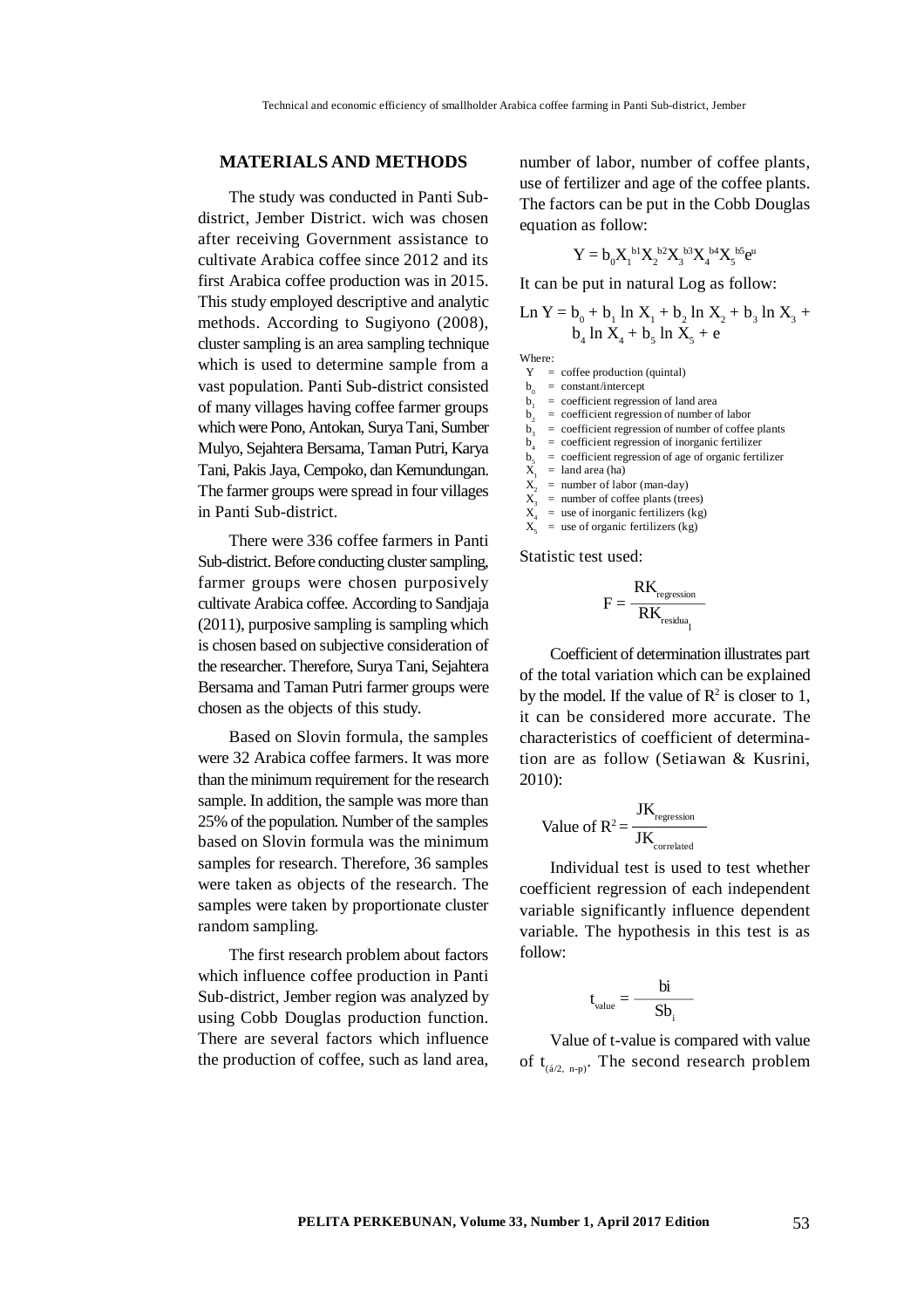about the capacity of coffee production in Panti region can be analyzed using approach of technical efficiency of a business. Technical efficiency test is conducted using Cobb-Douglas equation with frontier regression approach. Asmara & Sugianto (2009) stated that hypothesis that the plantation has reached efficiency should be tested by using Likelihood ratio test (LR).

This hypothesis states that  $\sigma u^2 = 0$  which means  $y = \sigma u^2 / \sigma v^2 = 0$  and the value of nedf  $= 0$ . Rachmina & Maryono (2008) argued that the number did not indicate technical inefficiency in production function model, thus production function model represented empirical data.

The next step is examining effect comparison between error caused by external factor and error caused by internal factor (technical inefficiency). Battese & Corra *cit.* Coelli (2005) replaced  $\sigma u^2$  with  $\sigma^2 = \sigma u^2 +$  $\sigma v^2$  and  $\gamma = \sigma u^2/(\sigma u^2 + \sigma v^2)$  the value of  $\gamma$ had to be between 0 and 1. The value of  $\gamma$ shows comparison ration between variant of technical inefficiency and variant caused by random error.

Achievement of technical efficiency can be observed through the value of LR test. The result can be completed by the value of LR-test in OLS method and the value of LR-test using maximum likelihood estimation method. The test can be calculated by the following formula of LR-test (Coelli, 2005):

$$
LR = -2[\ln(Lr) - \ln(Lu)]
$$

The result of LR calculation above is then compared with critical value of  $x^2$ . The test criteria used is one-way generalized likelihood ratio.

Technical efficiency measures actual production with potential production. The formula used to determine the value of technical efficiency is based on Coelli *et al*. (2005) as follow:

$$
TE = \frac{Y_i}{\exp(X_i b + v_i)} = \exp(u_i)
$$

The value of technical efficiency is considered efficient if the value is more than 0.70 as the efficient limit (Coelli, 1998).

The third research problem about economic efficiency of Arabica coffee plantation was analyzed using price efficiency approach. Price efficiency is achieved by comparing between marginal productivity for each input (VMPx<sub>i</sub>) and input price  $(v_i)$ . Analysis of price efficiency can be done by using following formula (Soekartawi, 2013):

$$
P_x = \frac{b.YP_y}{X}
$$

| Where: |     |                                  |
|--------|-----|----------------------------------|
| Рx     | $=$ | the price of production factor X |
| Y      | $=$ | production                       |
| Py     | $=$ | production price                 |
| X      | $=$ | number of factor production X    |

# **RESULTS AND DISCUSSION**

## **Factors Influencing Coffee Production**

Arabica coffee cultivation by smallholders in Panti Sub-district, Jember, was started in 2012, thus until 2015 they only had experienced one harvest. All of the plants were three years old in 2015. This research only observed the input management in 2015. The Arabica coffee cultivation by smallholders in Panti Sub-district was predicted being influenced by several production factors, which were land area  $(X_1)$ , labor  $(X_2)$ , plant number  $(X_3)$ , inorganic fertilizer  $(X_{\!\tiny 4})$ , and organic fertilizer  $(X<sub>5</sub>)$ . According data gathered in the field regarding production and factors influencing the production, the analysis results presented in Table 1.

Based on Table 1, the constant of this model was -5.03. The value of sigma-squared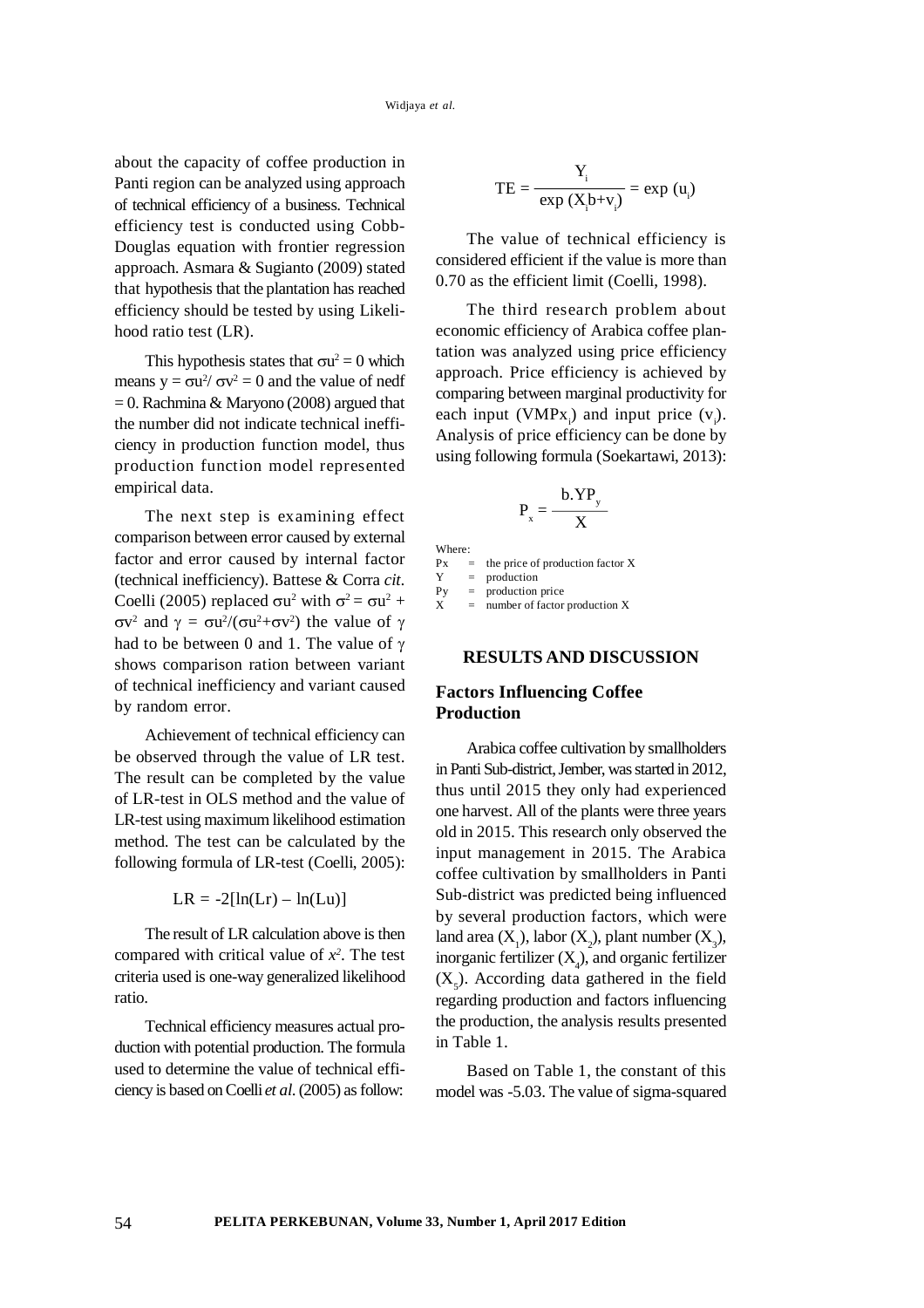| Table T. Regression coefficient values of factors influencing smallholder Arabica coffee production in Panti Sub-district                                                                                                                                                                                                          |                                        |                        |              |  |  |
|------------------------------------------------------------------------------------------------------------------------------------------------------------------------------------------------------------------------------------------------------------------------------------------------------------------------------------|----------------------------------------|------------------------|--------------|--|--|
| Independent variabel                                                                                                                                                                                                                                                                                                               | Regression coeffision                  | Std. error             | t-calculated |  |  |
| Labor                                                                                                                                                                                                                                                                                                                              | $-0.786 \times 10^{-9}$                | $0.214 \times 10^{-9}$ | $-3.67$ *    |  |  |
| Inorganic fertilizer                                                                                                                                                                                                                                                                                                               | 2.04                                   | 0.321                  | $6.35*$      |  |  |
| Organic fertilizer                                                                                                                                                                                                                                                                                                                 | $0.207 \times 10^{-8}$                 | $0.478 \times 10^{-9}$ | $4.33*$      |  |  |
| Constant                                                                                                                                                                                                                                                                                                                           | $-0.503 \times 10$ (anti Ln = 0.00653) |                        |              |  |  |
| Sigma-squared                                                                                                                                                                                                                                                                                                                      | 0.131                                  |                        |              |  |  |
| Log-likelihood ratio                                                                                                                                                                                                                                                                                                               | $-11.586$                              |                        |              |  |  |
| t-tabel ( $\alpha$ = 0.05)                                                                                                                                                                                                                                                                                                         | 2.03951                                |                        |              |  |  |
| $\mathbf{M}$ $\mathbf{M}$ $\mathbf{M}$ $\mathbf{M}$ $\mathbf{M}$ $\mathbf{M}$ $\mathbf{M}$ $\mathbf{M}$ $\mathbf{M}$ $\mathbf{M}$ $\mathbf{M}$ $\mathbf{M}$ $\mathbf{M}$ $\mathbf{M}$ $\mathbf{M}$ $\mathbf{M}$ $\mathbf{M}$ $\mathbf{M}$ $\mathbf{M}$ $\mathbf{M}$ $\mathbf{M}$ $\mathbf{M}$ $\mathbf{M}$ $\mathbf{M}$ $\mathbf{$ |                                        |                        |              |  |  |

Table 1. Regression coefficient values of factors influencing smallholder Arabica coffee production in Panti Sub-district

Notes (\*): significance level 95%.

on OLS estimation was 0.131. If the value of sigma-squared  $= 0$ , thus there was no influence of technical efficiency in this model. The test result using this method did not show any value of gamma estimation. The value of gamma was needed to see residual percentage on this model which was influenced by technical inefficiency and error term and the value of log-likelihood ratio by -11.586. The following was the production function equation based from the analysis:

Ln (Y) = (-5.03) – 0.786 x 10-9 Ln (X<sup>2</sup> ) + 2.04 Ln (X<sup>4</sup> ) + 0.207 x 10-8 Ln (X<sup>5</sup> ) + ε

thus, the model of Cobb-Douglas function from the result of Ln value was:

$$
Y = 0.00653 \, X_{2}^{-0.786} \, x \, 10^{-9} \, X_{4}^{2.04} \, X_{5}^{0.207} \, x \, 10^{-8} \, e^{a}
$$

Where:

 $Y =$  Arabica coffee production (kg)  $b^0$  $=$  Constant  $X^{\ }_{2}$  $=$  Labor (man-day)  $X_4$  = Inorganic fertilizer (kg)

 $X_{\epsilon}$ = Organic fertilizer (kg)

According to the analysis result, production of Arabica coffee without any addition of labor, inorganic fertilizer and organic fertilizer variables was 0.00653 kg. The next test would be interpretations of each individual independent variables (labor, inorganic fertilizer, and organic fertilizer) toward dependent variable (Arabica coffee production).

## *Labor Force*

Regression coefficient of labor force variable was  $-0.786x10^{-9}$  which meant contrary influence between labor force inputs and Arabica coffee production. The result showed the value of t-test and the value of t-value by -3.67 respectively larger than t-table. The value suggested that labor force variable actually influenced the Arabica coffee production which meant by *ceteris paribus* assumption each 1% addition of labor force input would reduce the production of Arabica coffee by  $0.786x10^{-9}$ %. The coefficient value also represented elasticity of labor force factor. The value of  $-0.786x10^{-9}$  showed that labor force input application was  $Ep < 1$  elasticity. The value showed that the application of labor force was at irrational Zone 2, which meant the farmers did not need to add more labor force because that would reduce production.

The labor force used in the Arabica coffee cultivation included labor forces from both inside and outside farmers family. Labor forces inside the family were more commonly used by the farmers than the labor forces outside the family. The labor forces outside their families were from the area around the Arabica coffee plantations. The average labor force used in the Arabica coffee cultivation was 159 mandays. This condition would greatly influence many of the cultivation processes. Most of the labor forces were not familiar with the appropriate way of Arabica coffee cultivation system, thus which would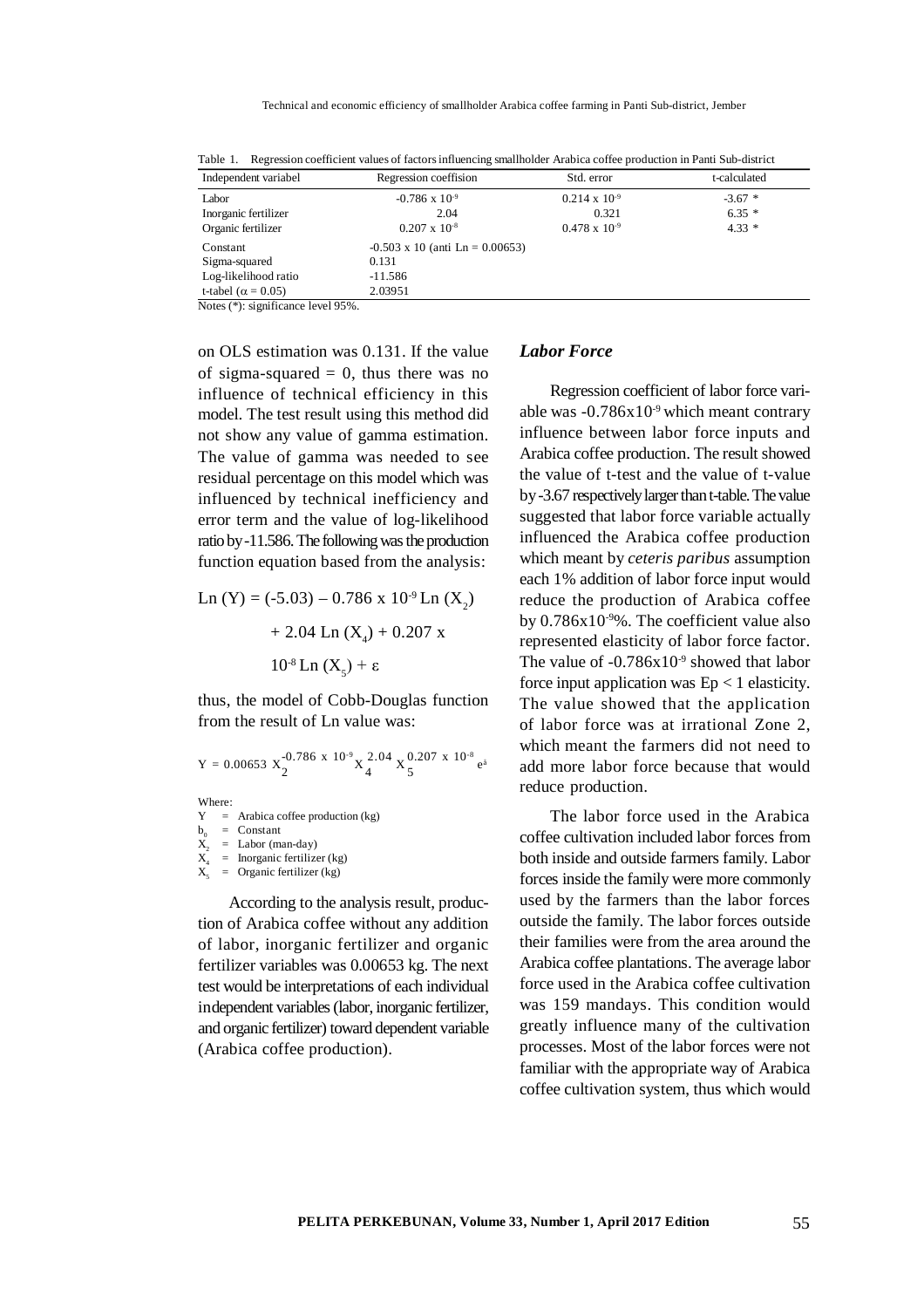reduce much of the production especially in harvest time. A large number of labor forces who were not skilled would decrease the production caused by damages made by those workers. Therefore, owner farmer should provide their workers annual socialization to make the workers to know the proper and correct ways of Arabica coffee cultivation.

Referring to Mandei (2015), too many labor forces reduce production of any business, which is also supported by Rakhmawati (2011) that when labor force had reached maximum number it eventually decrease production meanwhile more addition of it will increase the labor fee. According to Fitriani & Zaini (2012), the labor force flow on catfish farming in the research location was exaggerating, that caused production reduction.

## *Inorganic Fertilizer*

Regression coefficient of inorganic fertilizer was 2.04 which meant that the change of inorganic fertilizer variable was equivalent to the change of the Arabica coffee production. Individual testing using t-test, t-value was 6.35 which was larger than the t-table 2.039 which indicated that inorganic fertilizer variable actually influenced Arabica coffee production. The regression coefficient of inorganic fertilizer variable was 2.04, which meant by the assumption (of *ceteris paribus*) every 1% addition of inorganic fertilizer would increase the production by 2.04%. The coefficient value also represents the elasticity of the inorganic fertilizer production factor. The value of 2.04 showed that inorganic fertilizer input application was  $Ep > 1$  of elasticity; that was the value which showed that inorganic fertilizer was on irrational Zone 1, which meant the farmers should add more inorganic fertilizer input to enter Zone 2 where rational zone for input management.

Types of fertilizer used in the Arabica coffee cultivation were urea, ZA and Ponska fertilizers. The average use fertilizers were urea 416.2 kg, ZA 407 kg, and Ponska 207 kg per ha. The usage of those fertilizers was insufficient according to the recommendation of Indonesian Coffee and Cocoa Research Institute (ICCRI).

The use of fertilizers recommended by ICCRI had been increasing for each year. The third year of the usage of the fertilizers recommended by ICCRI was 640 kg/ha (Nur *et al.*, 2015). The third year was the year when the research of the Arabica coffee cultivation of smallholders in Panti Sub-district, Jember was conducted. On the third year, the farmers used 344 kg/ha in average of inorganic fertilizers meaning that the inorganic fertilizer application was still insufficient according to the recommendation of ICCRI.

Based on research of Thamrin (2014), Urea and ZA fertilizers brought positive outcome on Arabica coffee production, which suggest that the fertilizer application increment would be followed by the increased coffee production until certain extend. However, urea, ZA, or Ponska fertilizers had to be controlled in order to prevent environmental damage. Referred to the research of Apsari (2009), chemical fertilizer usage had to be applied with caution in health perspective because they might cause damaging effect, thus there should be other alternative fertilizer with the same benefits by development of those fertilizers.

#### *Organic Fertilizer*

Regression coefficient of organic fertilizer variable was  $0.207 \times 10^{-8}$  which meant that organic fertilizer variable had positive relationship on Arabica coffee production. The value of individual testing using t-test was higher than t-table 2.039 which meant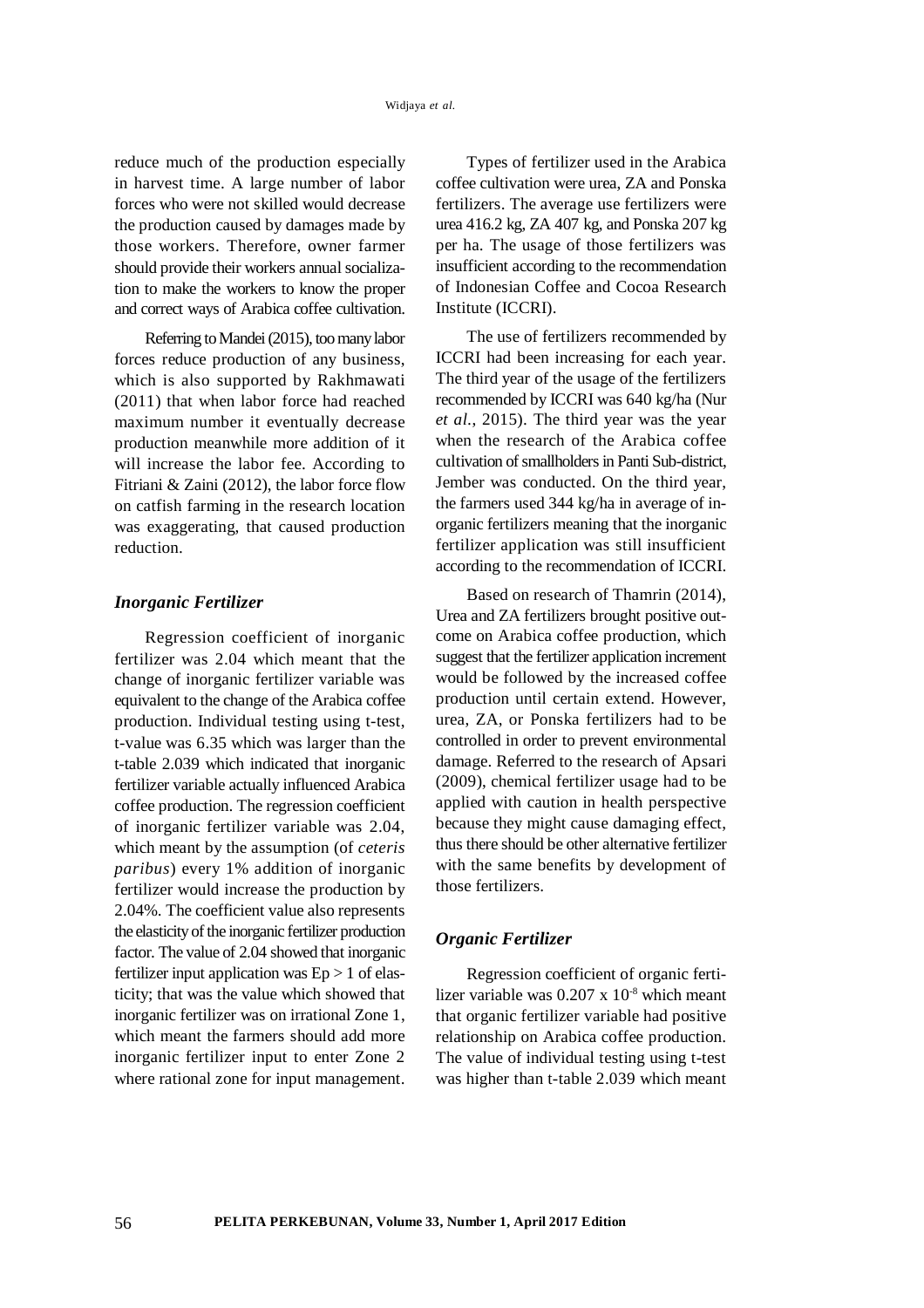that organic fertilizer variable actually influenced Arabica coffee production and by assumption (of *ceteris paribus*) that every 1% addition of organic fertilizer would increase the production by 0.207 x  $10<sup>8</sup>%$  with Ep < 1 of elasticity meaning that organic fertilizer was on rational zone. This results indicated that the farmers were already efficient in organic fertilizer usage, where each input addition the output would increase even if the addition (marginal product) had been decreasing, the total production would be increasing.

Organic fertilizers used by the Arabica coffee farmers were homemade fertilizers bought from agriculture shops. The farmers used 2,625 kg/ha per year in average of organic fertilizers. The use of organic fertilizers was similar to the usage of inorganic fertilizers applied in the beginning and in the end of rainy season. The use of organic fertilizers was meant to offset the use of inorganic fertilizers. A continuing usage of inorganic fertilizers tends to damage soil, thus the usage of organic fertilizer was meant to balance the bad effect of inorganic fertilizers usage.

The research of Darmansyah (2013) showed that organic fertilizers gave positive effect on maximum production, thus by the addition of organic fertilizers meant would increase production. According to Kartasapoetra *cit.* Rakhmawati (2011), use of organic fertilizers is essential because it can improve soil structure and increase water absorption capacity, and provide nutrients needed by plants.

## **Data Customization**

According to the analysis result, two variables, i.e. land area and number of plants from the model caused the variables were not corresponding to the classical

assumption which can be explained three data customization.

#### *Data customization 1*

Data customization 1 was utilized by research sample data testing, with 36 coffee farmers where production factors including land area  $(X_1)$ , labor force  $(X_2)$ , number of the plants  $(X_3)$ , organic fertilizer  $(X_4)$ , and inorganic fertilizer  $(X_5)$ . The results showed that there were outliers data from labor force, number of the plants and organic fertilizer factors which had great influence over data normalization deviation. Data normalization test could be viewed from the plot where there were some data separated from the diagonal line, which meant there were deviations from data normalization. One way to overcome that problem was by getting the outliers off from the observed data (Paludi, 2009). According to Ghozali (2011), spreading data could show the heteroscedasticity tests, if there were certain patterns, such as some points forming certain regular patterns (waves, expanding then narrowing), that indicated the existence of heteroscedasticity. The heteroscedasticity test with partial regression plot did not result in forming certain pattern of spreading data, which showed homoscedasticity of the data.

Multicollinearity tests in observing simple correlations between the five production factors displayed that land area variable was highly correlated with labor force variable for 0.907, with number of the plants variable for 0.903 and with inorganic fertilizer variable for 0.916. High simple correlations were also presented in number of plants with land area variable for 0.903, and with labor force variable for 0.928 in correlation number. Multicollinearity also existed on land area factor by 10.623  $> 10$  VIF value.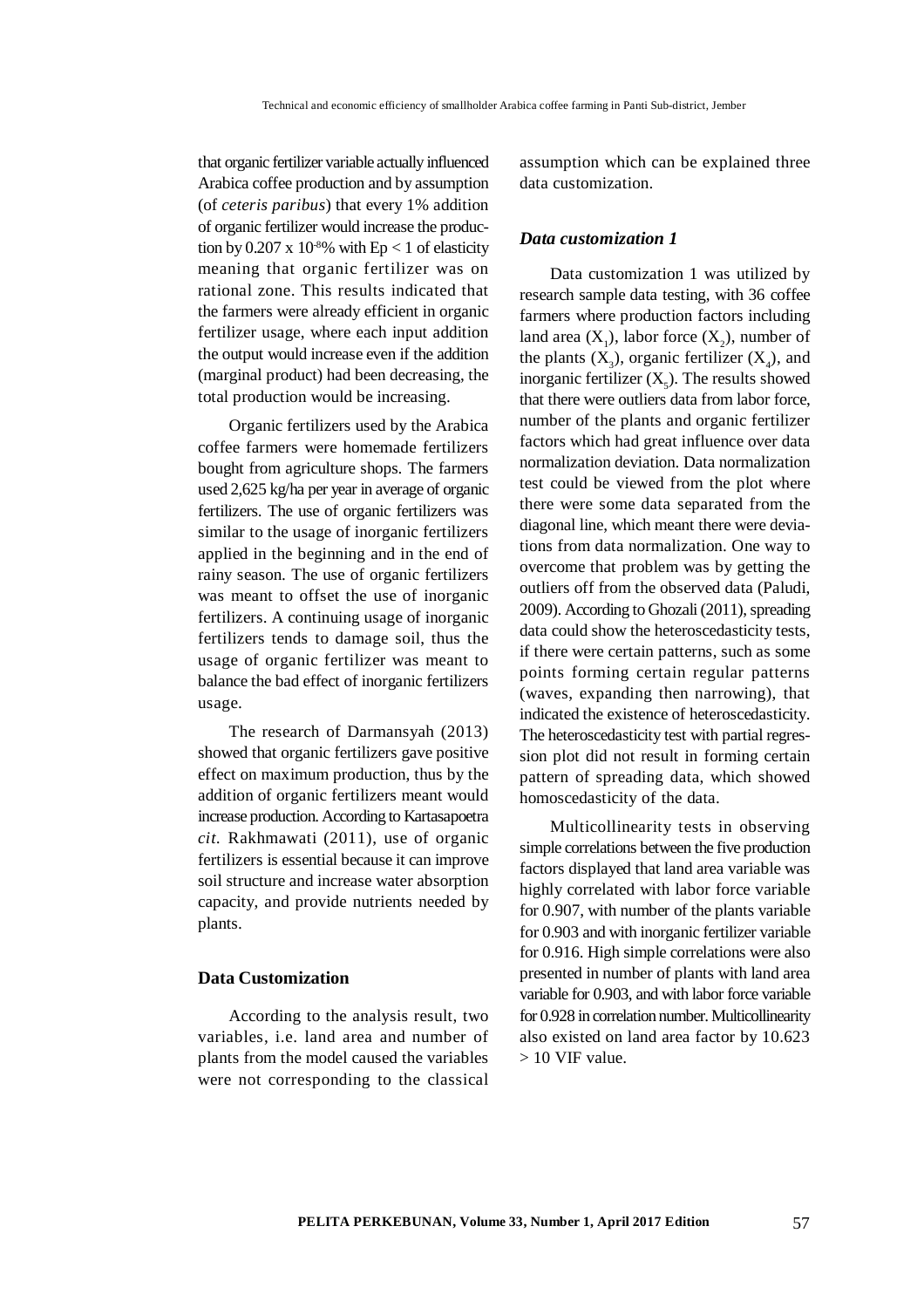Lains (2003) stated that in a case where a variable had multiple collinearity which influence was relevant toward other independent variables, the variable might be excluded from the model, thus, to avoid problems on the model, in this case land area variable was excluded from the model. The reason for the variable exclusion was that the simple correlation value (0.90) was approaching 1. Wibowo (2000) suggested that to solve multicollinearity problem was by omitting one from two variables which had relatively higher simple correlation. According to Harianti (2012), if  $r > 0.9$ , the correlation is very high or very strong.

The strong correlation of land area variable occured because the farmers consider land unit as the major production factor. Based on the suggestion of ICCRI, the farmers should plant S-line coffee variety in space of 2.5 m x 2.5 m, there would be around 1600 plants in one hectare. It happened to the inorganic fertilizer variable as well. In one ha land area, generally the farmers use 300 kg of Urea, 300 kg of ZA, and 150 kg of Ponska fertilizers. That condition showed the strong relationship between land area factor and other production factors. The land where the farmers use to cultivate Arabica coffee based on certain right (cultivation right title, *Hak Guna Usaha*) plantation, thus the farmers can not enlarge the area due to Government regulation.

The value of Adj  $\mathbb{R}^2$  presented a strong influence between independent variables and the dependent variable (Arabica coffee production) by 92.6%, that meant the dependent variable (Arabica coffee production) was influenced by independent variables (land area, labor force, plants, inorganic and organic fertilizer) by 92.6% while the other 7.4% was influenced by other variable outside this model. Significance value was less than 0.05

indicated that independent variables influenced the dependent variable together.

#### *Data customization 2*

Data customization 2 was done by excluding one outlier from research samples, thus, with 35 farmers as samples and the land area variable was removed from the model. Therefore, there were four independent variables, which were labor force, number of plants, inorganic fertilizer, and organic fertilizer. Referred to the second simulation result, it was found that there was one outlier remaining. The analysis also resulted in no deviation of data normalization, displayed in the plot chart. The heteroscedasticity tests on partial regression plot also did not show any heteroscedasticity of the data.

Based of simple multicollinearity value, there was a strong relationship between number of plants variable and labor force variable by 0.903 but there was no any variable with  $FIV > 10$ . Number of plants had high correlations with land area, labor force and inorganic fertilizer factors because plant was the main component in agriculture, that means that the more plants were planted, the more production factors were used as well. The plants cultivated by the farmers in Panti were from Government assistance, thus, the distribution is adjusted based on the size of land area, that is also make the correlation between plants and land very strong.

The Adj  $\mathbb{R}^2$  value was 0.845 indicated that dependent variable (Arabica coffee production by smallholders) was affected by independent variables (labor force, inorganic and organic fertilizers) by 84.5% and the other 15.5% was the effect of other factors outside this model. Significance value  $< 0.05$ , meant that the independent variables influenced the dependent variable.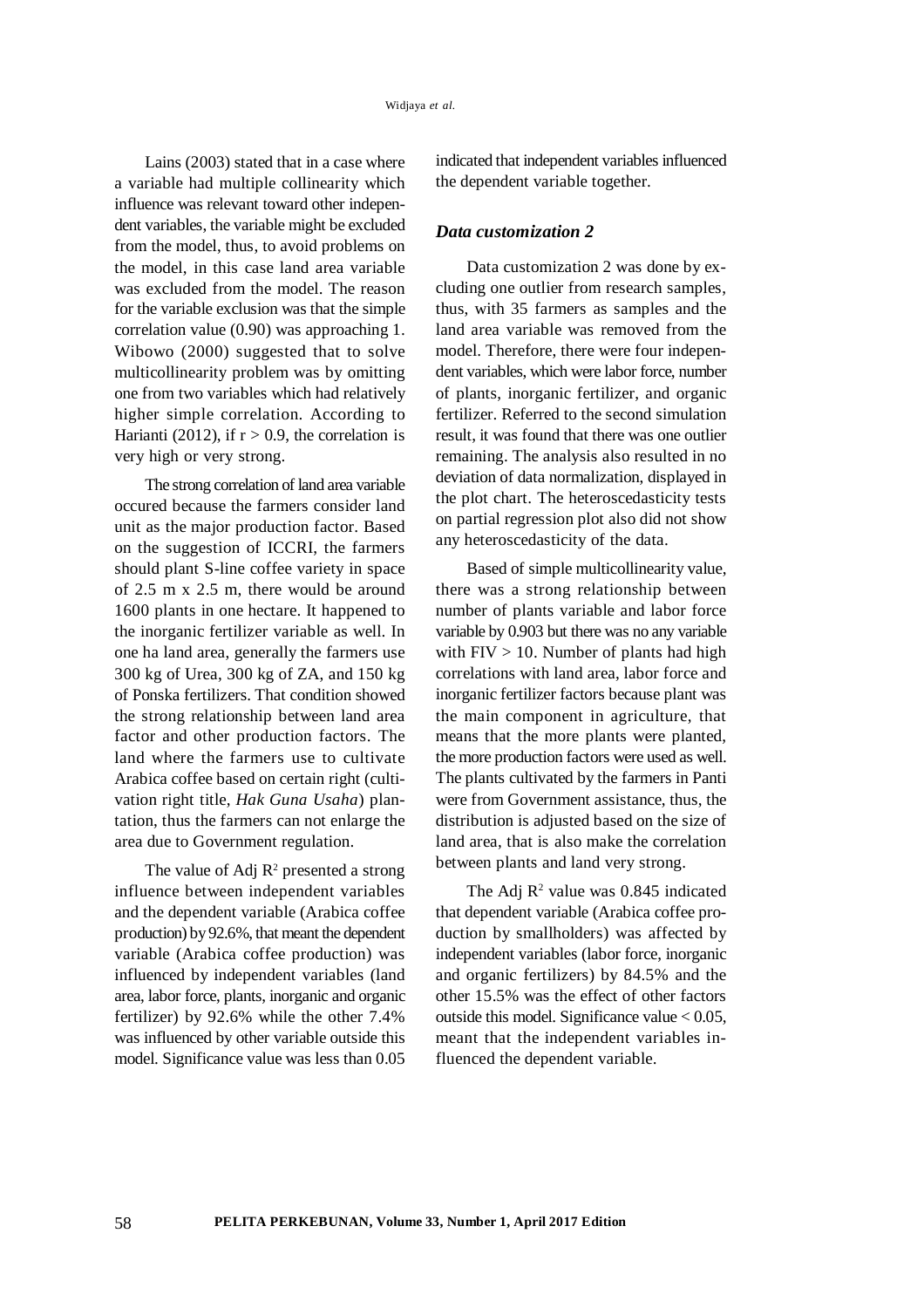## *Data customization 3*

Data customization 3 was done by removing one outlier, so there were 34 farmers as samples with 3 variables, (labor force, inorganic fertilizer, and organic fertilizer). According to this third simulation, there was no outlier found. Data normalization test showed that there was no deviation data normalization as presented in P-plot chart. The data spreading was random and formed no certain pattern as well, suggested no heteroscedasticity data problem.

The simple data multicollinearity test occurred between labor force factor and inorganic fertilizer, by 0.846 indicated this multicollinearity condition did not influence this model. A full multicollinearity test also did not show any result for the third simulation calculation, considering that there was no independent variable with  $FIV > 10$ .

The summary model table showed that the independent variable influenced the dependent variable by 79.7%. Anova table displayed that together the independent variables (labor force, inorganic, and organic fertilizer) influenced the dependent variable (Arabica coffee production). Referred to the analysis, factors influencing coffee production were labor force, inorganic fertilizer and organic fertilizer. The first hypothesis mentioned that the factors influencing Arabica coffee production in Panti Subdistrict of Jember District are the land area,

labor force, number of plants, inorganic and organic fertilizer. However, only labor force, inorganic fertilizer and organic fertilizer had the real impact on Arabica coffee production of smallholders in Panti Sub-district, Jember. Land area and number of plants variables were not included in this model because those variables had a high correlation with labor force variable. It indicated that land area, number of the trees and labor force variables had a very strong connection.

## **Technical Efficiency Analysis**

The result of technical efficiency analysis could be observed from prediction of the parameters of the frontier production function that presented that variables influencing Arabica coffee production were labor force, inorganic fertilizer and organic fertilizer, even though, that were inorganic fertilizer and organic fertilizer variables which had significant effect. The model prediction test using maximum likelihood estimation (MLE) method as presented in Table 2.

According to Table 2, it can be seen that sigma squared value in MLE method is 0.256 indicated that the distribution of inefficiency  $(u_{i})$  error term is normally distributed, thus, production function is assumed representing the empirical data. Gamma  $(\gamma)$  value displayed technical inefficiency  $(u_i)$  varieties and varieties that were caused of random error  $(v_i)$  in the model.

| Variable                       | Coefficient             | Std. error                           | t-calculated |
|--------------------------------|-------------------------|--------------------------------------|--------------|
| Labor $(X_2)$                  | $-0.949 \times 10^{-9}$ | $0.179 \times 10^{-8}$               | $-0.528$     |
| Inorgani fertilizer $(X_4)$    | 2.05                    | 0.0729                               | $28.0*$      |
| Organic fertilizer $(X_s)$     | $0.20 \times 10^{-8}$   | $0.106 \times 10^{-9}$               | $19.4*$      |
| Sigma-squared                  | 0.256                   | Technical efficiency                 | 0.7135       |
| Gamma                          | 0.8969                  | t-table ( $\alpha$ = 0.05)           | 2.0395       |
| Log-likelihood ratio           | $-9.581$                | $\gamma^2$ -table ( $\alpha$ = 0.05) | 2.706        |
| LR test of the one sided error | 4.01                    |                                      |              |

Table 2. Predicted parameters of frontier production function of variables of labor, inorganic fertilizer, and organic fertilizer

Notes (\*): significantly level 95%.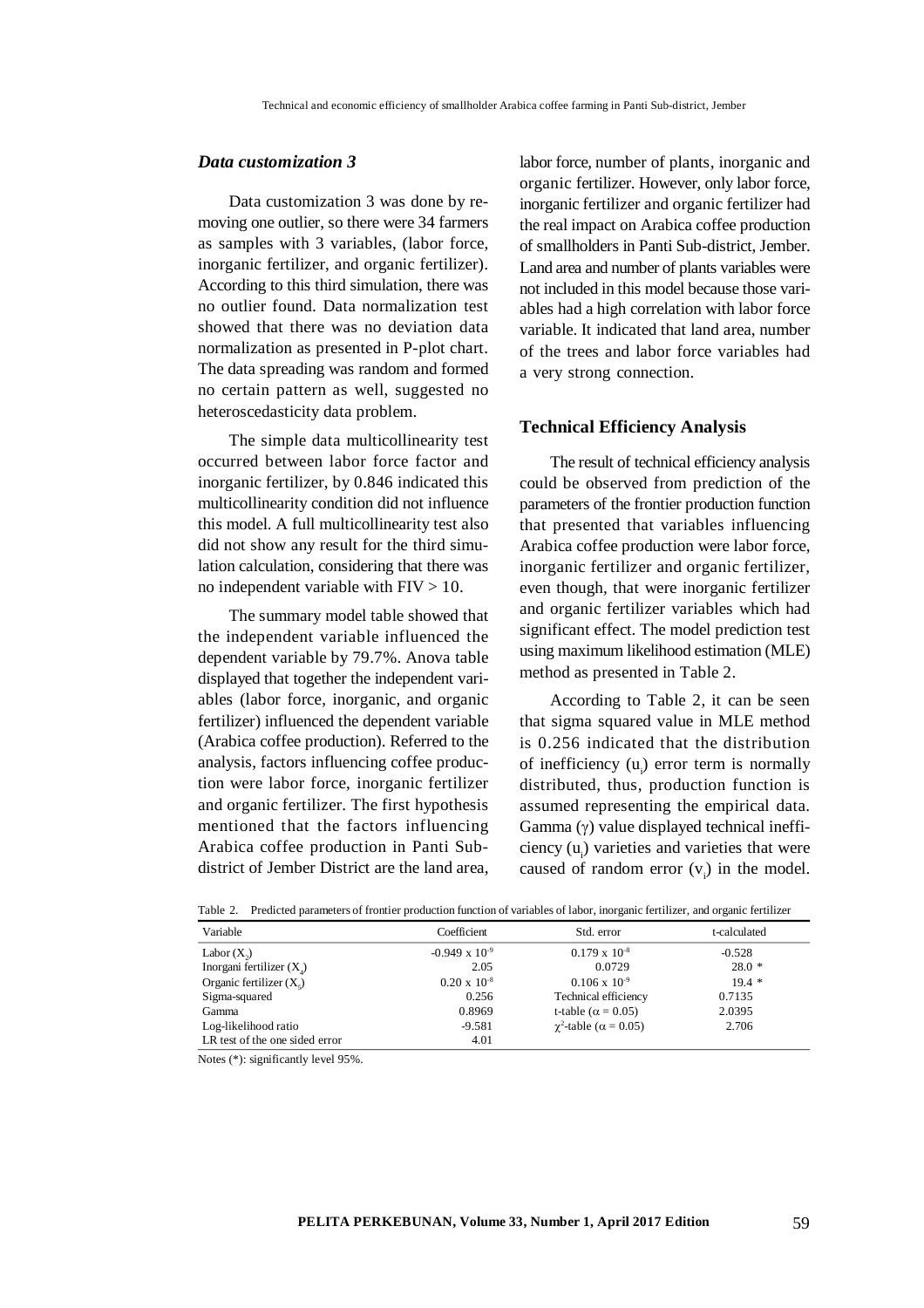Gamma value in the analysis result using MLE method indicated that 89.69% error term in the model was arised from technical inefficiency, while other was arised from random error, also the value represented the gap between maximum production and production reached, which were brought rather by random error outside the model than technical inefficiency error.

Likelihood ratio (LR) value test is meant to show the whole technical efficiency achievement. The analysis test displayed LR test value by 4.01. LR value testing could also be conducted using this equation:

 $LR = -2[ln(Lr) - ln(Lu)]$ 

 $LR = -2[-11.586 - (-9.581)]$ 

 $LR = -2(-2.005) = 4.01$ 

The calculation result value showed there was technical inefficiency effect toward variety of disturbing error at the smallholder Arabica coffee cultivation in Panti Sub-district of Jember District or for the whole cultivation

technology did not represent constant return to scale condition. Figure 1 shows technical efficiency achievement on each farmer:

Figure 1 shows technical efficiency achievement of 34 Arabica coffee farmers of Panti Sub-district. The highest efficiency achievement was on  $> 0.8$  efficiency level from 32.35% farmers and the smallest technical efficiency was on 0.2–0.5 efficiency level from three farmers or 8.82%. An effort is technically efficient if the technical efficiency value is  $> 0.7$  (Coelli, 1998). Figure 1 shows that there were 17 farmers or 50% were already technically efficient. Table 3 presents statistical result of technical efficiency achievement of the Arabica coffee cultivation of smallholder in Panti Sub-district of Jember District.

According to Table 3, the Arabica coffee cultivation of smallholders in Panti Subdistrict of Jember District reached technical efficiency value by 0.2491–0.9337. The value showed that the farmers could reach



Figure 1. Technical efficiency (from small to high) achievement Arabica coffee smallholder farming in the Panti Sub-district of Jember District 2015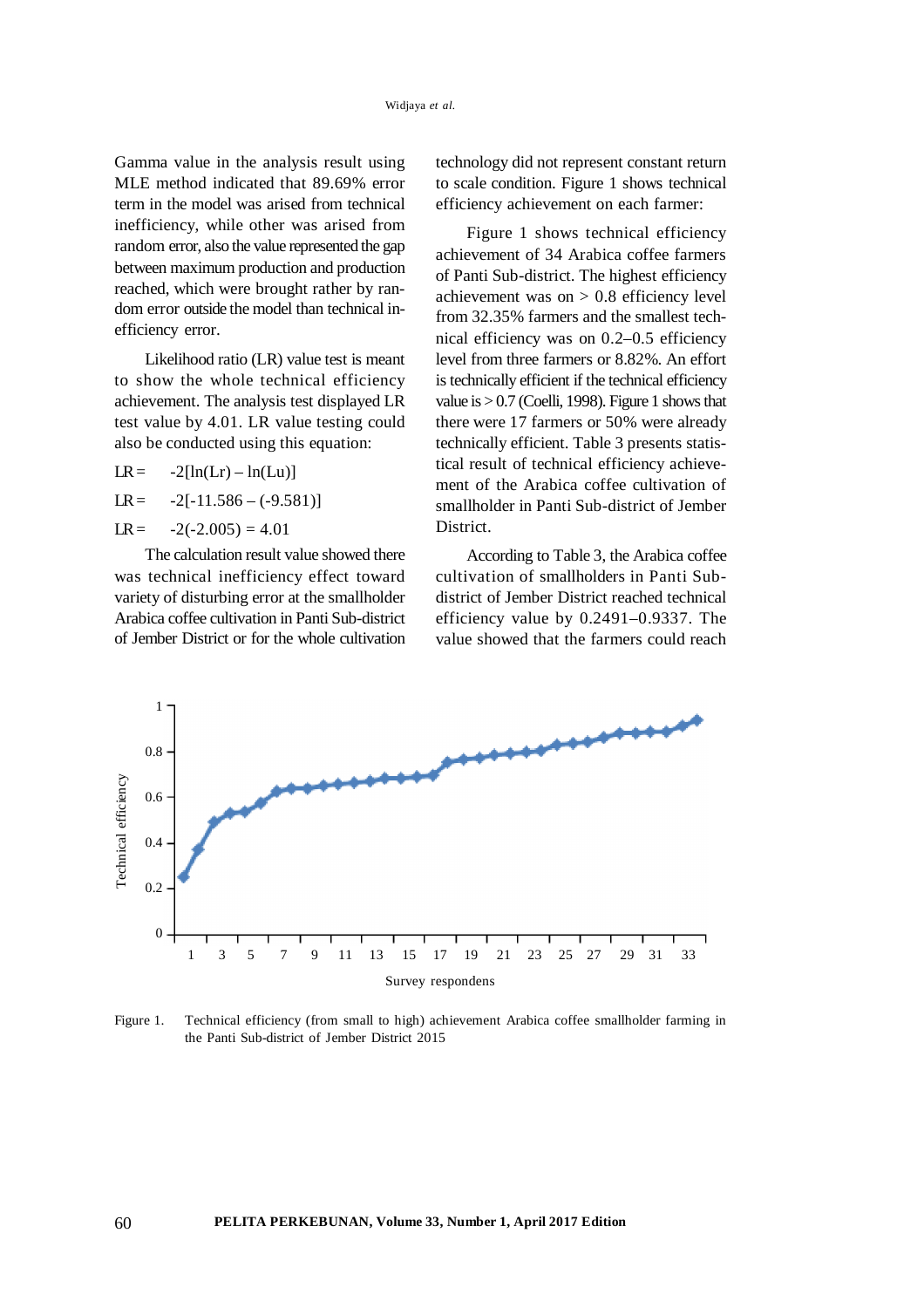24.91% potential product from the combination of labor force, inorganic fertilizer and organic fertilizer inputs. The maximal value showed by the farmers was 0.9337 or the farmers were capable to reach efficiency by 93.37% potential production with the combination of labor force, inorganic fertilizer and organic fertilizer inputs. The average technical efficiency of the Arabica coffee cultivation was  $0.7135 > 0.7$ , which meant the Arabica coffee cultivation was technically efficient. Frequency distribution achievement of technical efficiency the Arabica coffee cultivation in Panti Sub-district of Jember District is explained in Table 4.

According to Figure 2, the Arabica coffee cultivation in Panti Sub-district of Jember District was still incapable to reach the best technical efficiency. Generally technical efficiency achievement of the Arabica coffee cultivation was 0.7135, this condition showed that 0.2865 opportunity for the farmers to achieve the maximum technical efficiency using the combination of labor force, inorganic fertilizer and organic fertilizer inputs. The reason why the farmers could not achieve the maximum technical efficiency yet was because they did not use the inputs properly and correctly, thus, there was technical inefficiency that caused them unable to reach the maximum technical efficiency.

Based on the analysis result, there were 50% of the farmers who were not technically efficient yet indicated that 17 farmers were capable to reach TE < 0.7 potential production that could be achieved by using inputs combination. This condition occurred because the farmers did not use the inputs properly and correctly, thus, they could not achieve the technical efficiency. The average technical efficiency of 0.7135, meaning that those Arabica coffee farmers in the area studied were technically efficient (Table 4).

Teble 3. Statistical description of the technical efficiency achievement of smallholder Arabica coffee farming in Panti Subdistrict, Jember

| Statistic discription | Technical efficiency achievement |  |  |  |
|-----------------------|----------------------------------|--|--|--|
| Minimum               | 0.2491                           |  |  |  |
| Maximum               | 0.9337                           |  |  |  |
| Mean                  | 0.7135                           |  |  |  |

Tabel 4. Frequency distribution of the technical efficiency achievement of smallholder Arabica coffee farming in Panti Subdistrict, Jember

| Technical efficiency value | Farmer number | Percentage |
|----------------------------|---------------|------------|
| ${}< 0.50$                 |               | 8.82       |
| $0.51 \le ET \le 0.60$     |               | 8.82       |
| $0.61 \le ET \le 0.70$     | 11            | 32.36      |
| $0.71 \leq ET \leq 0.80$   | 6             | 17.65      |
| $0.81 \leq ET \leq 0.90$   |               | 26.47      |
| $0.91 \le ET \le 1.00$     |               | 5.88       |
| Total                      | 34            | 100        |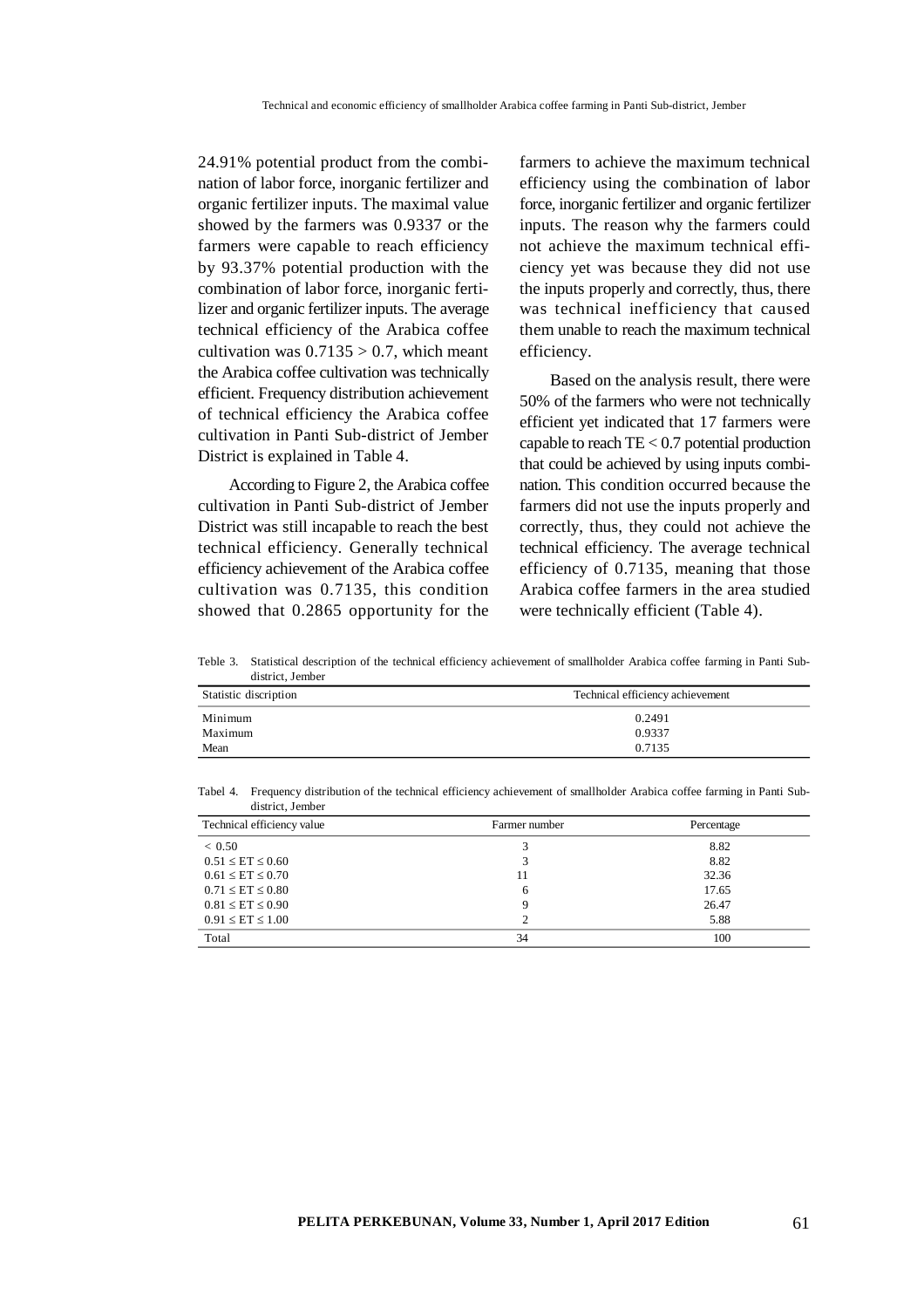Widjaya *et al.*



Figure 2. Technical efficiency achievement on frontier curve

By the assistances from ICCRI with proper instructions that technical efficiency of the Arabica coffee cultivation can be achieved. Since there were 50% of the farmers who were not technically efficient, the farmers ought to manage the inputs properly and correctly according to good agriculture practices (GAP) so that the inputs management could be efficient.

## **Economic Efficiency Analysis**

Whole coefficient values were used to observe whether the Arabica coffee cultivation of smallholders in Panti Sub-district, Jember, had reached economic efficiency in their efforts. The achievement of economic efficiency could be seen through allocation efficiency approach. The value could acquire the comparison between the value of marginal product  $(VMPX_i)$  and the price for each input or production factor used  $(PX_i)$ . Fitriani & Zaini (2012) argued that economical production efficiency analysis was conducted by applying ratio indicator of marginal production value (VMP) with each price factor equally. The analysis results of economic efficiency of the Arabica coffee cultivation of smallholders in Panti Sub-district, Jember is presented in Table 5.

Table 8 presented economical efficiency of each production factor that was used by the Arabica coffee cultivation of smallholder in Panti Sub-district of Jember District.

## *Labor Force*

The ratio between marginal product and labor price was  $-2.456 \times 10^{-9}$  meaning that management of labor force input in 5405 mandays was not economically efficient. Therefore, it is necessary to reduce labor force input to increase Arabica coffee production of smallholders in area studied. The value of marginal product indicated that adding one unit of labor force would decrease the income less than one rupiah, even though the condition still showed that the labor force had to be decreased because it was already in irrational Zone 2 beside make labor force management more economically efficient.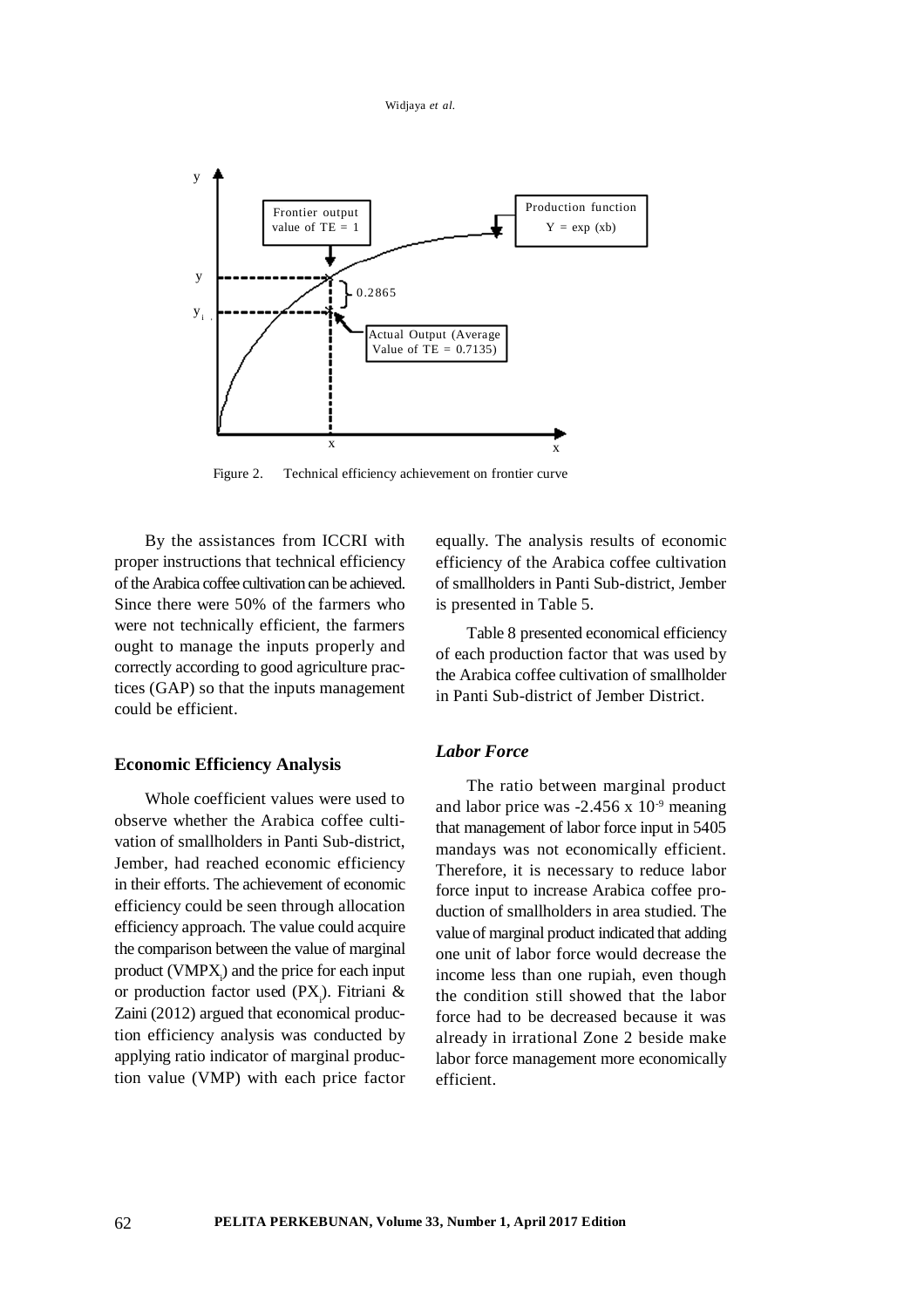| Variabel                            | (b.)                    |        | MPX.                    | PХ     | <b>VMPX</b>             | EE                      |
|-------------------------------------|-------------------------|--------|-------------------------|--------|-------------------------|-------------------------|
| Labor $(X_2)$                       | $-0.786 \times 10^{-9}$ | 5.405  | $-1.228 \times 10^{-8}$ | 30,000 | $-7.367 \times 10^{-5}$ | $-2.456 \times 10^{-9}$ |
| Inorganic fertilizers $(X_{\cdot})$ | 2.04                    | 35,050 | 0.491                   | 1.867  | 2.949                   | 1.579                   |
| Organic fertilizers $(X_{\cdot})$   | $0.207 \times 10^{-8}$  | 89.250 | $1.958 \times 10^{-9}$  | 500    | $1.175 \times 10^{-5}$  | $2.350 \times 10^{-8}$  |

Tabel 5. Results of calculation of the marginal product of smallholder Arabica coffee in Panti Sub-district Jember

#### *Inorganic Fertilizer*

The ratio between marginal production value and fertilizer price was 1.579 indicated that management of inorganic fertilizer as much of 35,050 kg/ha/year was not economically efficient yet. Therefore, it was necessary to increase inorganic fertilizer input in order to increase the Arabica coffee production of smallholder in that area. The value of marginal product found meant that every inorganic fertilizer added per one unit would increase the marginal product by 0.491 kg. The addition of inorganic fertilizer by one kg needed additional IDR.1,867.00 and would increase the income by IDR.2,949.00. Efficiency value by 1,579 could represent that the profit or the optimal output would be achieved if the management of inorganic fertilizer was corresponding to the optimal production analysis. Inorganic fertilizer application to reach optimal Arabica coffee production was 55,365 kg/ha/year of inorganic fertilizer.

## *Organic Fertilizer*

Ratio between value of marginal production and organic fertilizer price was smaller than 1 showed that the application of the organic fertilizer input in 89,250 kg/ ha/year was not economically efficient. That number also show that it was necessary to add organic fertilizer input in order to increase the Arabica coffee production of smallholders in Panti Sub-district, Jember. The value of marginal product meant that every organic fertilizer added per one unit would decrease the marginal product by

1.958 x  $10^{-9}$  kg. Adding one unit of organic fertilizer would decrease the income less than one rupiah, neverless the condition still showed that the organic fertilizer had to be decreased because that was already in irrational Zone 2. Organic fertilizer reduction in organic fertilizer management resulted in more economically efficient.

According to the economic efficiency analysis result it can be concluded that the Arabica coffee cultivation in Panti Sub-district, Jember was not economically efficient yet, meaning that the Arabica coffee cultivation in that area had not allocated the inputs accurately and not been capable to produce in production level where that had positive value of marginal production which right to the maximum production point or in a point where the addition inputs in this point would bring reduction in production. The economic efficiency analysis result showed the necessity to add inorganic fertilizer and to reduce labor force and organic fertilizer in order to reach the optimal condition. The farmers ought to encourage themself to take risks in order to allocate inputs and costs to reach optimal condition (economic efficiency) of the Arabica coffee cultivation in Panti Subdistrict.

## **CONCLUSION**

Arabica coffee production in Panti Subdistrict, Jember, was influenced by labor force factor, inorganic and organic fertilizers. The labor force variable caused negative influence on Arabica coffee production while inorganic fertilizer variable and organic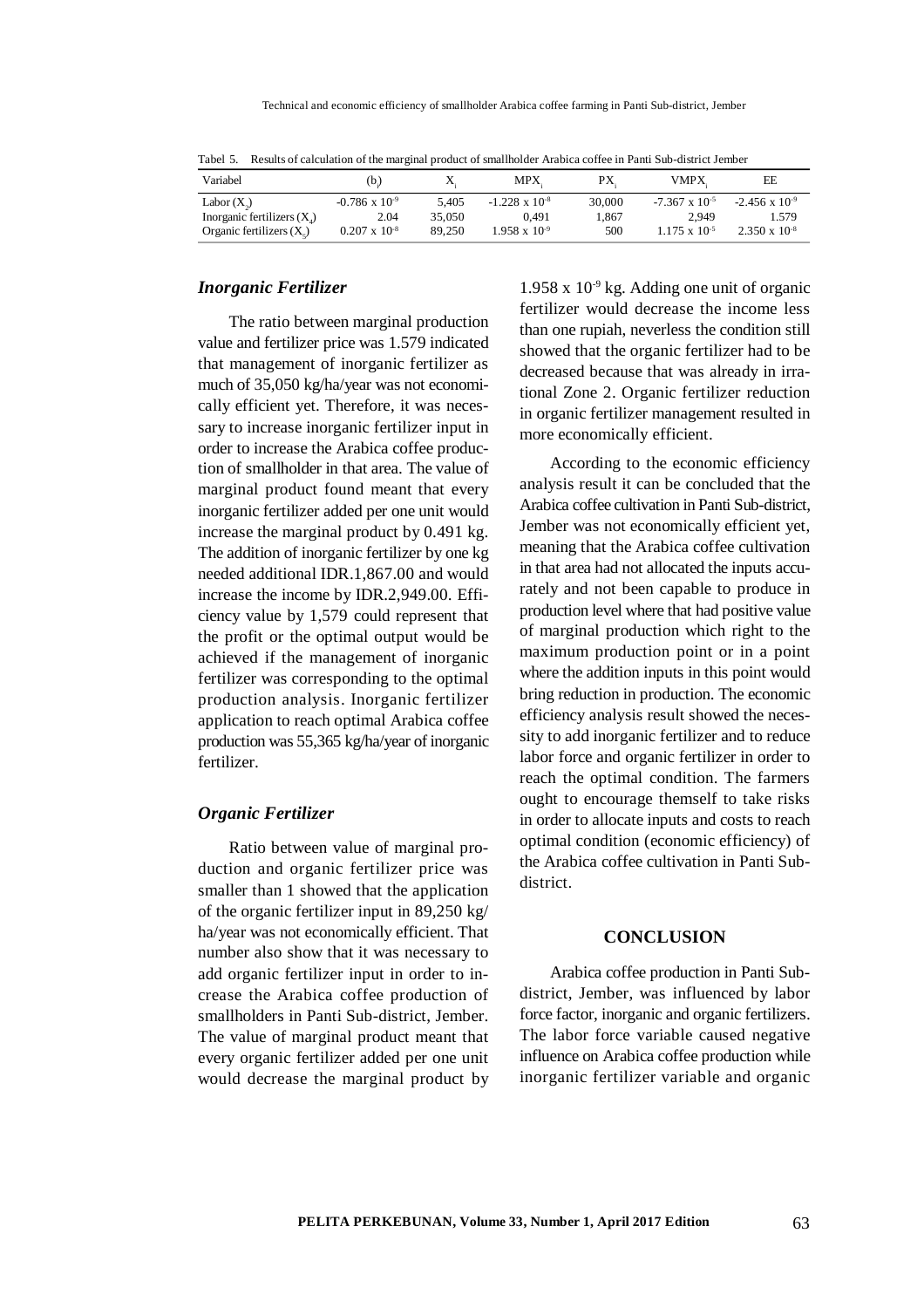fertilizer positively influence on coffee production. Technical efficiency of the Arabica coffee cultivation in Panti Sub-district, Jember, was 71.4% meaning that there was still less then 30% of potential production which could still be acquired by applying the combination of labor force, inorganic and organic fertilizer applications. There were 50% of the farmers who had already achieved that technical efficiency. Application of inorganic fertilizer had not been economically efficient, it was necessary to apply inorganic fertilizer input while labor force and organic fertilizer inputs had not been economically efficient.

#### **REFERENCES**

- Asmara, R. & S.K. Sugianto (2009). Analisis efisiensi teknis pada usahatani tebu. *HABITAT*, 20, 62–73.
- Coelli, T.; D.S.P. Rao & G.E. Battese (1998). *An Introduction to Efficiency Productivity Analysis*. Kluwer Academic Publishers, Massachusetts.
- Coelli, T.; J.C. O'Donnel; G.E. Battese & P. Rao (2005). *An Introduction to Efficiency and Productivity Analysis*. Springer, USA.
- BPS (2015). *Produksi Tanaman Perkebunan.* Badan Pusat Statistik, Jakarta.
- BPS Jatim (2013). *Produksi Perkebunan Kopi 2006*–*2013*. Badan Pusat Statistik Jawa Timur, Surabaya.
- Darmansyah, A.N.; K. Sukiyono & S. Sugiarti (2013). Analisis efisiensi teknis dan faktor yang mempengaruhi efisiensi pada usaha tani kubis di Desa Talang Belitar Kecamatan Sindang Dataran Kabupaten Rejang Lebong. *AGRISEP*, 12, 177–194.
- Disbun Jatim (2014). *Luas Areal dan Produksi Tanaman Perkebunan*. Dinas Perkebunan Jawa Timur, Surabaya, Indonesia.
- Dishutbun Jember (2014). *Produksi Kopi Kabupaten Jember*. Dinas Kehutanan

dan Perkebunan Kabupaten Jember, Jember.

- Fauziyah, A. (2010). Analisis efisiensi teknis usahatani tembakau : Suatu kajian dengan menggunakan fungsi produksi Frontier Stochastic. *Embryo*, 7, 1–7.
- Fitriani & M. Zaini (2012). Efisiensi ekonomis usaha pembesaran ikan lele. *ESAI,* 6, 1978–6034.
- Ghozali, I. (2011). *Ekonometrika: Teori, Konsep dan Aplikasi dengan SPSS 17*. Badan Penerbit Universitas Diponegoro, Semarang.
- Harianti, A.; M.S. Veronica; Nur; S. Setiawan & D. Iskandar (2012). *Statistika II.* Andi, Yogyakarta.
- Jumiati, E & I.M. Sekar (2014). Efisiensi teknis usahatani kopi di Kabupaten Tana Tidung (KTT). *Agrifor,* 13, 155–164.
- Lains, A. (2003). *Ekonometrika : Teori dan Aplikasi Jilid 1.* Pustaka LP3ES, Jakarta.
- Mandei, J.R. (2015). Efisiensi Teknis Usahatani Jagung di Kecamatan Remboken Kabupaten Minahasa. *ASE*, 11, 28–37.
- Muflikah, Z. (2015). *Analisis Produksi dan Prospek Pengembangan Budidaya Tembakau Bawah Naungan (TBN) di PTPN X Kebun Ajong Gayasan Jember*. Skripsi, Fakultas Pertanian, Universitas Jember, Jember.
- Nakanwagi, T.T. & T.S. Hyuha (2015). Technical efficiency of milk producers in Cattle Corridor of Uganda: Kiboga District case. *Modern Economy*, 6, 846–856.
- Nur, A.M.; P. Rahardjo; R. Hulupi; S. Abdoellah; G. Suprijadji; B. Odang; Saidi; S. Wiryadiputra & C. Ismayadi (2015). *Pedoman Teknis Budidaya Tanaman Kopi.* Pusat Penelitian Kopi dan Kakao Indonesia, Jember.
- Paludi, S. (2009). Identifikasi dan pengaruh keberadaan data pencilan atau *outlier*. *Ilmiah Panorama Nusantara,* 4, 56–61.
- Rachmina, D. & Maryono (2008). Analisis efisiensi teknis dan pendapatan usahatani padi